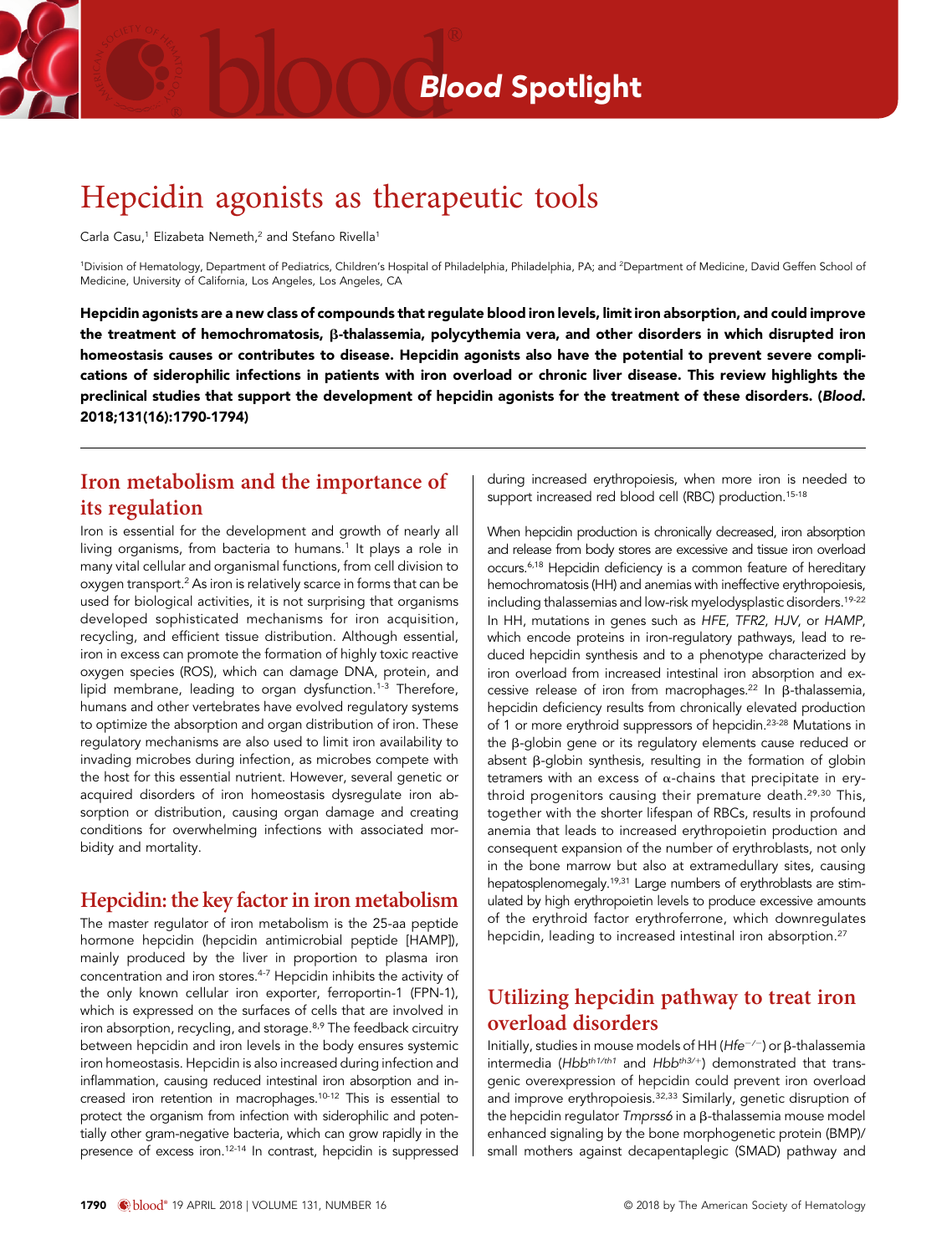#### Table 1. Classification of hepcidin agonists

| <b>Hepcidin agonists</b>                       | <b>Company</b>                           | <b>Drug</b>                                  | <b>Target</b> | <b>Clinical trials</b>                                                            | <b>Reference</b>                    |
|------------------------------------------------|------------------------------------------|----------------------------------------------|---------------|-----------------------------------------------------------------------------------|-------------------------------------|
| Class 1: hepcidin mimetics                     | University of California,<br>Los Angeles | MHs (PR65, PR73,<br>M009, M012)              | Ferroportin   | Validated in preclinical studies                                                  | See articles cited in<br>the review |
|                                                | La Jolla Pharmaceutical<br>Company       | <b>LJPC-401</b><br>(hepcidin<br>formulation) | Ferroportin   | Phase 1: no toxicity reported;<br>expected hypoferremia<br>observed               | 45                                  |
|                                                | <b>Protagonist Therapeutics</b>          | <b>PTG-300</b>                               | Ferroportin   | Phase 1: no serious adverse<br>events reported; expected<br>hypoferremia observed | 58                                  |
| Class 2: stimulators of hepcidin<br>production | Ionis Pharmaceuticals                    | Tmprss6-ASO                                  | Tmprss6       | Phase 1 ongoing                                                                   | 59                                  |
|                                                | Alnylam Pharmaceuticals                  | Tmprss6-siRNA                                | Tmprss6       | Validated in preclinical studies                                                  | See articles cited in<br>the review |
| Class 3: ferroportin inhibitors                | <b>Vifor Pharma</b>                      | <b>VIT-2763</b>                              | Ferroportin   | Phase 1 planned in 2018                                                           | 60                                  |

ASO, antisense oligonucleotide; siRNA, small-interfering RNA.

increased hepcidin levels with consequent prevention of iron overload and improved erythropoiesis.34,35 These genetic studies prompted the exploration of other approaches to increasing circulating hepcidin in iron-overloaded patients with hepcidin deficiency. Synthesis of full-length hepcidin is relatively inefficient, and the half-life of hepcidin in circulation is short because of rapid renal clearance.<sup>36</sup> To overcome these limitations, several molecules have been designed to mimic hepcidin activity or stimulate endogenous hepcidin production.2,37 We developed minihepcidins (MHs), short peptides based on the 7-9 N-terminal amino acid segment of hepcidin. We first showed that this N-terminal segment of hepcidin is sufficient to induce FPN-1 internalization and degradation in vitro. $38$  We then engineered these peptides to increase their half-life and potency, and demonstrated that administration of MHs to mice mimics the iron-restrictive effect of endogenous hepcidin.

Studies in a severe mouse model of HH ( $\text{Hamp}^{-/-}$ ) showed that the use of MHs could prevent or limit liver iron accumulation and reduce iron level in the heart, while increasing iron sequestration in splenic macrophages.<sup>39</sup> Subsequent studies in a mouse model of  $\beta$ -thalassemia intermedia showed that the iron-restrictive effect of MHs improved anemia, iron overload, ineffective erythropoiesis, and splenomegaly.40 Treated animals also showed significant reduction in hemichrome formation and ROS as well as improved lifespan of circulating RBCs.<sup>40</sup> However, this study also demonstrated that high doses of MHs could cause anemia from excessive iron restriction, highlighting the need to titrate hepcidin agonists to the desired effect.<sup>40</sup>

### Utilizing hepcidin agonists to treat siderophilic infections

MHs were also highly effective in preventing mortality from infections with siderophilic pathogens in mouse models. Patients with iron-overload disorders are known to be susceptible to severe and lethal infections with siderophilic bacteria such as gram-negative Vibrio vulnificus and Yersinia enterocolitica.<sup>41,42</sup> Mouse models of hepcidin deficiency ( $\text{Hamp}^{-/-}$ ) reproduced the susceptibility to lethal infection not only with V vulnificus and Y enterocolitica, but also with another gram-negative pathogen, Klebsiella pneumoniae.<sup>12-14,43</sup> Even wild-type mice after administration of parenteral iron showed greater infection burden with Y enterocolitica and K pneumoniae.<sup>12,14</sup> In mouse models, the pathogenicity of these gram-negative bacteria was dependent on extracellular iron concentrations, specifically on the availability of nontransferrin-bound iron (NTBI). NTBI appears in circulation when transferrin saturation exceeds  $\sim$ 70%, and stimulates extremely rapid proliferation of these bacteria.<sup>14</sup> Administration of MHs to mice rapidly lowered the concentration of extracellular iron, and prevented formation of NTBI. As a result, MHs treatment prevented or reduced mortality from V vulnificus, Y enterocolitica, and K pneumoniae in  $Hamp^{-/-}$  mice, and decreased abscess formation in iron-loaded wild-type mice infected with Y enterocolitica. 12-14 Based on these studies in mouse models, patients with siderophilic infections in the setting of iron-overload disorders and chronic liver disease associated with high transferrin saturation and the presence of NTBI could benefit from treatment with hepcidin agonists.<sup>44</sup>

Multiple other strategies have been developed to mimic hepcidin activity or increase production of endogenous hepcidin. These include synthetic full-length human hepcidin,<sup>45</sup> another peptide-based hepcidin mimetic,<sup>46</sup> small molecule FPN-1 inhibitors,<sup>47</sup> or pharmacologic inhibition of Tmprss6 by in vivo targeting and degradation of Tmprss6 messenger RNA,<sup>48,49</sup> all displaying similar beneficial effects in preclinical models of hepcidin deficiency. Tmprss6 antisense oligonucleotide or small-interfering RNA approaches were used in mouse models of  $\beta$ -thalassemia intermedia and hereditary hemochromatosis (Hfe<sup> $-/-$ </sup>).<sup>48,49</sup> Successful silencing of Tmprss6 led to increased hepcidin and reduced serum and liver iron concentration in both mouse models. In particular, in β-thalassemia models, increased hepcidin concentration levels were associated with improved anemia, ineffective erythropoiesis (with improved RBC maturation), and reduced splenomegaly. Treated mice also showed reduction in hemichrome formation, apoptosis, and ROS as well as improved RBC life span.<sup>48,49</sup> Additional studies using MH or Tmprss6 inhibitors in combination with the iron chelator deferiprone demonstrated a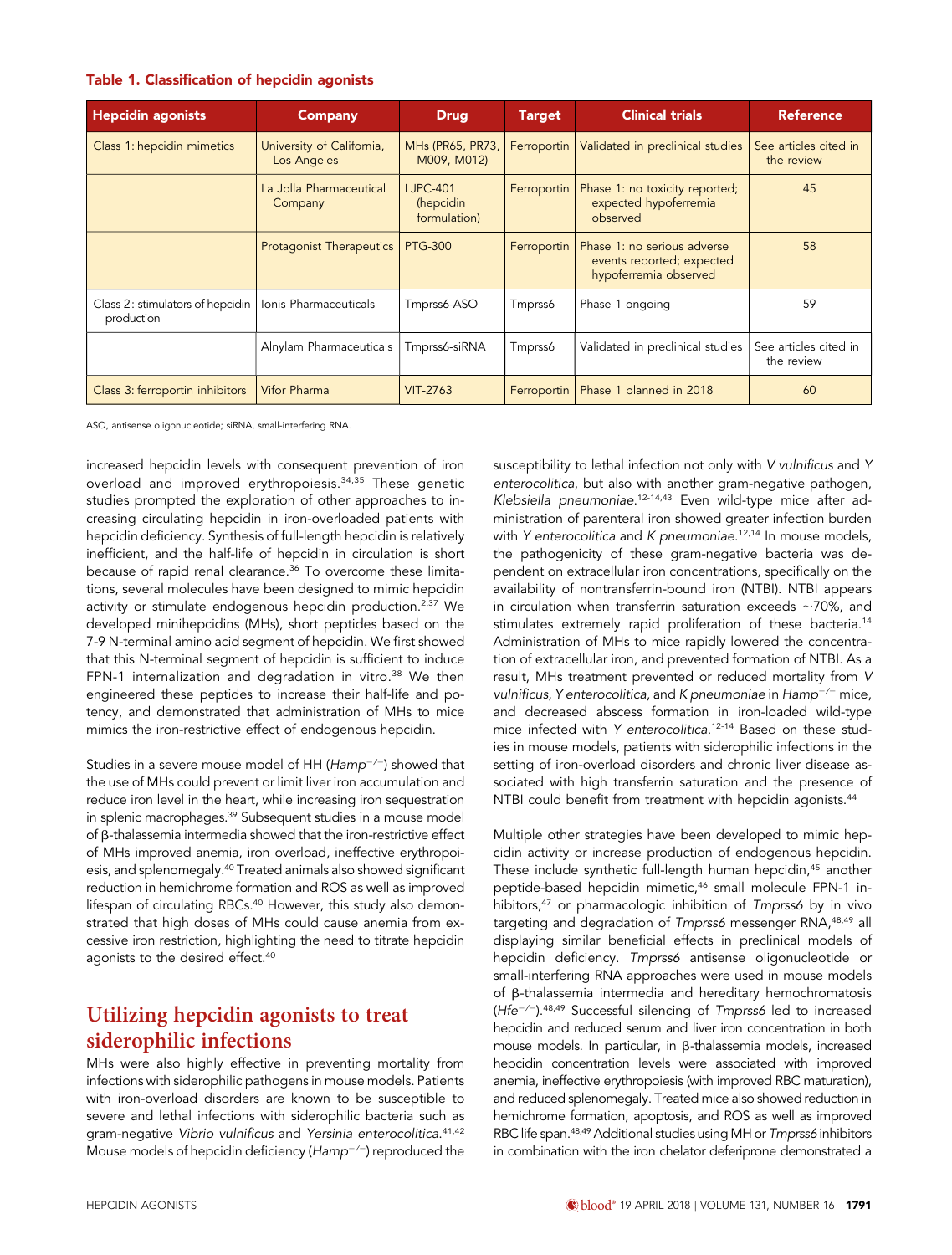more powerful effect of the combined therapy on iron overload and ineffective erythropoiesis than the single agents alone.<sup>40,50,51</sup>

Hepcidin agonists could also be beneficial for the management of  $\beta$ -thalassemia major (TM). In patients affected by TM, the major cause of iron overload is the iron burden of repeated blood transfusions.19,52 Although transfusion therapy transiently increases hepcidin levels, hepcidin decreases toward the end of the transfusion cycle when hemoglobin levels decrease.<sup>53</sup> Therefore, increased intestinal iron absorption may also contribute a small but potentially important component of iron overload. In addition, low or relatively low levels of hepcidin in this condition could lead to the generation of NTBI and labile plasma iron, which trigger oxidative stress and tissue injury in many organs.44 Therefore, in these disorders, the use of hepcidin agonists could help limit or prevent intestinal iron intake when the synthesis of endogenous hepcidin is not sufficient, and prevent formation of labile plasma iron by sequestering iron in macrophages. Furthermore, the restrictive effect of iron deficiency on ineffective erythropoiesis could also decrease the number of erythroid progenitors and splenomegaly. A smaller spleen should, in turn, reduce the rate of destruction of transfused RBC and reduce the transfusion frequency. To test these hypotheses, we are now conducting a series of studies in a new mouse model of TM.

Another disease in which iron restriction might be beneficial is polycythemia vera (PV).<sup>40</sup> Most of the clinical characteristics of PV are triggered by the excessive number of erythrocytes, leading to an increased risk of pulmonary hypertension and thrombosis.<sup>54</sup> The principal therapy for PV is phlebotomy to reduce the hemoglobin concentration and reduce the risk of thrombosis.<sup>54</sup> Because phlebotomy does not suppress the production of RBCs in the bone marrow, the effect of each phlebotomy is transient, until patients become iron deficient. As an alternative, systemic iron restriction induced by administration of MHs in a mouse model of PV limited iron supply to erythropoiesis and thereby reduced hemoglobin concentrations and decreased splenomegaly.40 All of these studies also indicate that overadministration of hepcidin agonists can cause suppression of intestinal iron uptake and macrophage iron recycling, with potential exacerbation of anemia, as in  $\beta$ -thalassemia, or suboptimal production of RBCs, as in PV. These observations stress the notion that careful titration of these compounds is needed to fully benefit from their therapeutic properties, while avoiding undesirable side effects.

Nevertheless, based on the positive results from preclinical studies, several hepcidin agonists are being tested in clinical trials (Table 1).

# Conclusions and future directions

Hepcidin agonists have been developed to control iron absorption and ameliorate iron overload in multiple iron disorders,

#### REFERENCES

- 1. Oikonomidou PR, Casu C, Rivella S. New strategies to target iron metabolism for the treatment of beta thalassemia. Ann N Y Acad Sci. 2016;1368(1):162-168.
- 2. Arezes J, Nemeth E. Hepcidin and iron disorders: new biology and clinical approaches. Int J Lab Hematol. 2015; 37(suppl 1):92-98.

3. Papanikolaou G, Pantopoulos K. Iron metabolism and toxicity. Toxicol Appl Pharmacol. 2005;202(2):199-211.

- 4. Park CH, Valore EV, Waring AJ, Ganz T. Hepcidin, a urinary antimicrobial peptide synthesized in the liver. J Biol Chem. 2001;276(11):7806-7810.
- 5. Rechavi G, Rivella S. Regulation of iron absorption in hemoglobinopathies. Curr Mol Med. 2008;8(7):646-662.

but their therapeutic efficacy alone or in combination with existing therapies remains to be tested in clinical trials.

In patients with hereditary hemochromatosis, hepcidin agonists may become useful in conjunction with phlebotomy during the treatment phase, or as a stand-alone treatment during the maintenance phase. Furthermore, hepcidin agonists may effectively treat severe siderophilic infections affecting patients with iron overload or chronic liver disease.

Based on preclinical studies, hepcidin agonists could improve not only iron overload but also the anemia in patients with b-thalassemia intermedia. Future studies will explore whether hepcidin agonists could also ameliorate splenomegaly and decrease the need for blood transfusion in individuals affected by  $\beta$ -thalassemia major. Because of their distinctive effect on iron metabolism, hepcidin agonists may also complement other novel treatments that increase RBC production, such as agents that target ligands of the transforming growth factor- $\beta$ family.55-57

#### Acknowledgments

The authors thank Tomas Ganz for support, helpful suggestions, and revision of the manuscript.

This work was supported by National Institutes of Health, National Institute of Diabetes and Digestive and Kidney Diseases grants R01 DK107309 (E.N.) and R01 DK095112 and R01 DK090554  $(S, R)$ 

# Authorship

Contribution: C.C., E.N., and S.R. wrote and revised the manuscript.

Conflict-of-interest disclosure: E.N. is a consultant and shareholder for Intrinsic LifeSciences and Silarus Therapeutics, and is a consultant for La Jolla Pharmaceutical Company, Keryx Biopharmaceuticals, and Protagonist Therapeutics. S.R. is a consultant for Ionis Pharmaceuticals. C.C. declares no competing financial interests.

ORCID profiles: C.C.[, 0000-0001-8458-1786;](http://orcid.org/0000-0001-8458-1786) E.N[., 0000-0002-3477-](http://orcid.org/0000-0002-3477-2397) [2397;](http://orcid.org/0000-0002-3477-2397) S.R.[, 0000-0002-0938-6558.](http://orcid.org/0000-0002-0938-6558)

Correspondence: Stefano Rivella, Division of Hematology, Department of Pediatrics, Children's Hospital of Philadelphia, Abramson Research Center, Room 316B, 3615 Civic Center Blvd, Philadelphia, PA 19104; e-mail: [rivellas@email.chop.edu](mailto:rivellas@email.chop.edu).

#### Footnote

Submitted 13 November 2017; accepted 27 February 2018. Prepublished online as Blood First Edition paper, 9 March 2018; DOI [10.1182/](https://doi.org/10.1182/blood-2017-11-737411) [blood-2017-11-737411](https://doi.org/10.1182/blood-2017-11-737411).

- 6. Ganz T, Nemeth E. Hepcidin and iron homeostasis. Biochim Biophys Acta. 2012; 1823(9):1434-1443.
- 7. Muckenthaler MU, Rivella S, Hentze MW, Galy B. A red carpet for iron metabolism. Cell. 2017;168(3):344-361.
- 8. Nemeth E, Tuttle MS, Powelson J, et al. Hepcidin regulates cellular iron efflux by binding to ferroportin and inducing its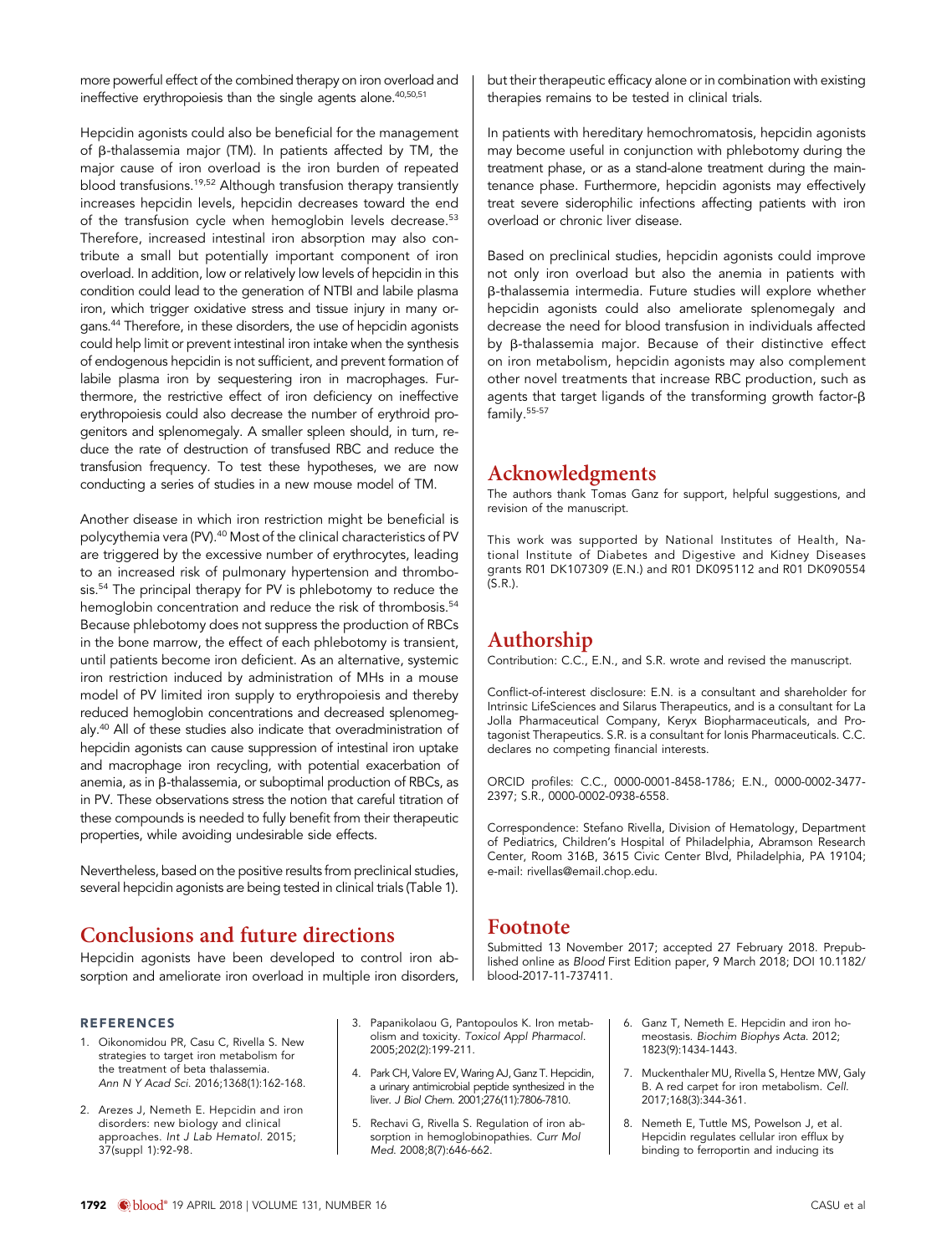internalization. Science. 2004;306(5704): 2090-2093.

- 9. Kim A, Nemeth E. New insights into iron regulation and erythropoiesis. Curr Opin Hematol. 2015;22(3):199-205.
- 10. Ganz T, Nemeth E. Iron homeostasis in host defence and inflammation. Nat Rev Immunol. 2015;15(8):500-510.
- 11. Wang CY, Babitt JL. Hepcidin regulation in the anemia of inflammation. Curr Opin Hematol. 2016;23(3):189-197.
- 12. Michels KR, Zhang Z, Bettina AM, et al. Hepcidin-mediated iron sequestration protects against bacterial dissemination during pneumonia. JCI Insight. 2017;2(6):  $-92002$
- 13. Arezes J, Jung G, Gabayan V, et al. Hepcidininduced hypoferremia is a critical host defense mechanism against the siderophilic bacterium Vibrio vulnificus. Cell Host Microbe. 2015; 17(1):47-57.
- 14. Stefanova D, Raychev A, Arezes J, et al. Endogenous hepcidin and its agonist mediate resistance to selected infections by clearing non-transferrin-bound iron. Blood. 2017; 130(3):245-257.
- 15. Nicolas G, Chauvet C, Viatte L, et al. The gene encoding the iron regulatory peptide hepcidin is regulated by anemia, hypoxia, and inflammation. J Clin Invest. 2002;110(7): 1037-1044.
- 16. Nemeth E, Rivera S, Gabayan V, et al. IL-6 mediates hypoferremia of inflammation by inducing the synthesis of the iron regulatory hormone hepcidin. J Clin Invest. 2004;113(9):1271-1276.
- 17. Pak M, Lopez MA, Gabayan V, Ganz T, Rivera S. Suppression of hepcidin during anemia requires erythropoietic activity. Blood. 2006; 108(12):3730-3735.
- 18. Oikonomidou PR, Rivella S. What can we learn from ineffective erythropoiesis in thalassemia? Blood Rev. 2017;S0268-960X(17)30131-5.
- 19. Ginzburg Υ, Rivella S. β-thalassemia: a model for elucidating the dynamic regulation of ineffective erythropoiesis and iron metabolism. Blood. 2011;118(16):4321-4330.
- 20. Camaschella C, Nai A. Ineffective erythropoiesis and regulation of iron status in iron loading anaemias. Br J Haematol. 2016; 172(4):512-523.
- 21. Sebastiani G, Wilkinson N, Pantopoulos K. Pharmacological targeting of the hepcidin/ ferroportin axis. Front Pharmacol. 2016;7:160.
- 22. Powell LW, Seckington RC, Deugnier Y. Haemochromatosis. Lancet. 2016;388(10045): 706-716.
- 23. Gardenghi S, Marongiu MF, Ramos P, et al. Ineffective erythropoiesis in beta-thalassemia is characterized by increased iron absorption mediated by down-regulation of hepcidin and up-regulation of ferroportin. Blood. 2007; 109(11):5027-5035.
- 24. Papanikolaou G, Tzilianos M, Christakis JI, et al. Hepcidin in iron overload disorders. Blood. 2005;105(10):4103-4105.
- 25. Weizer-Stern O, Adamsky K, Amariglio N, et al. Downregulation of hepcidin and haemojuvelin expression in the hepatocyte

cell-line HepG2 induced by thalassaemic sera. Br J Haematol. 2006;135(1):129-138.

- 26. Weizer-Stern O, Adamsky K, Amariglio N, et al. mRNA expression of iron regulatory genes in beta-thalassemia intermedia and beta-thalassemia major mouse models. Am J Hematol. 2006;81(7):479-483.
- 27. Kautz L, Jung G, Valore EV, Rivella S, Nemeth E, Ganz T. Identification of erythroferrone as an erythroid regulator of iron metabolism. Nat Genet. 2014;46(7):678-684.
- 28. Sonnweber T, Nachbaur D, Schroll A, et al. Hypoxia induced downregulation of hepcidin is mediated by platelet derived growth factor BB. Gut. 2014;63(12):1951-1959.
- 29. Schrier SL. Pathophysiology of thalassemia. Curr Opin Hematol. 2002;9(2):123-126.
- 30. Rivella S. β-thalassemias: paradigmatic diseases for scientific discoveries and development of innovative therapies. Haematologica. 2015;100(4):418-430.
- 31. Melchiori L, Gardenghi S, Rivella S. beta-Thalassemia: HiJAKing ineffective erythropoiesis and iron overload. Adv Hematol. 2010; 2010:938640.
- 32. Nicolas G, Viatte L, Lou DQ, et al. Constitutive hepcidin expression prevents iron overload in a mouse model of hemochromatosis. Nat Genet. 2003;34(1):97-101.
- 33. Gardenghi S, Ramos P, Marongiu MF, et al. Hepcidin as a therapeutic tool to limit iron overload and improve anemia in  $\beta$ -thalassemic mice. J Clin Invest. 2010;120(12): 4466-4477.
- 34. Finberg KE, Whittlesey RL, Andrews NC. Tmprss6 is a genetic modifier of the Hfe-hemochromatosis phenotype in mice. Blood. 2011;117(17):4590-4599.
- 35. Nai A, Pagani A, Mandelli G, et al. Deletion of TMPRSS6 attenuates the phenotype in a mouse model of  $\beta$ -thalassemia. Blood. 2012; 119(21):5021-5029.
- 36. Schmidt PJ, Fleming MD. Modulation of hepcidin as therapy for primary and secondary iron overload disorders: preclinical models and approaches. Hematol Oncol Clin North Am. 2014;28(2):387-401.
- 37. Crielaard BJ, Lammers T, Rivella S. Targeting iron metabolism in drug discovery and delivery. Nat Rev Drug Discov. 2017;16(6): 400-423.
- 38. Preza GC, Ruchala P, Pinon R, et al. Minihepcidins are rationally designed small peptides that mimic hepcidin activity in mice and may be useful for the treatment of iron overload. J Clin Invest. 2011;121(12): 4880-4888.
- 39. Ramos E, Ruchala P, Goodnough JB, et al. Minihepcidins prevent iron overload in a hepcidin-deficient mouse model of severe hemochromatosis. Blood. 2012;120(18): 3829-3836.
- 40. Casu C, Oikonomidou PR, Chen H, et al. Minihepcidin peptides as disease modifiers in mice affected by  $\beta$ -thalassemia and polycythemia vera. Blood. 2016;128(2):265-276.
- 41. Vadillo M, Corbella X, Pac V, Fernandez-Viladrich P, Pujol R. Multiple liver abscesses

due to Yersinia enterocolitica discloses primary hemochromatosis: three cases reports and review. Clin Infect Dis. 1994;18(6): 938-941.

- 42. Khan FA, Fisher MA, Khakoo RA. Association of hemochromatosis with infectious diseases: expanding spectrum. Int J Infect Dis. 2007; 11(6):482-487.
- 43. Horseman MA, Surani S. A comprehensive review of Vibrio vulnificus: an important cause of severe sepsis and skin and soft-tissue infection. Int J Infect Dis. 2011;15(3):e157-e166.
- 44. Brissot P, Ropert M, Le Lan C, Loréal O. Nontransferrin bound iron: a key role in iron overload and iron toxicity. Biochim Biophys Acta. 2012;1820(3):403-410.
- 45. La Jolla Pharmaceutical Company. LJPC-401. [http://lajollapharmaceutical.com/product](http://lajollapharmaceutical.com/product-pipeline/ljpc-401/)[pipeline/ljpc-401/.](http://lajollapharmaceutical.com/product-pipeline/ljpc-401/) Accessed 14 February 2018.
- 46. Bourne G, Zhao L, Bhandari A, et al. Hepcidin mimetic PTG–300 for treatment of ineffective erythropoiesis and iron overload. In: Seventh Congress of the International BioIron Society (IBIS) Biennial World Meeting (BioIron 2017) May 7-11, 2017 [abstract]. Am J Hematol. 2017;92(8):E223.
- 47. Manolova V, Flace A, Altermatt P, Sundström H, Nyffenegger N, Duerrenberger F. Ferroportin inhibitors improve ineffective erythropoiesis and prevent iron loading in a beta-thalassemia disease model. In: Seventh Congress of the International BioIron Society (IBIS) Biennial World Meeting (BioIron 2017) May 7-11, 2017 [abstract]. Am J Hematol. 2017;92(8):E224.
- 48. Guo S, Casu C, Gardenghi S, et al. Reducing TMPRSS6 ameliorates hemochromatosis and b-thalassemia in mice. J Clin Invest. 2013; 123(4):1531-1541.
- 49. Schmidt PJ, Toudjarska I, Sendamarai AK, et al. An RNAi therapeutic targeting Tmprss6 decreases iron overload in Hfe(-/-) mice and ameliorates anemia and iron overload in murine B-thalassemia intermedia. Blood. 2013;121(7):1200-1208.
- 50. Schmidt PJ, Racie T, Westerman M, Fitzgerald K, Butler JS, Fleming MD. Combination therapy with a Tmprss6 RNAi-therapeutic and the oral iron chelator deferiprone additively diminishes secondary iron overload in a mouse model of  $\beta$ -thalassemia intermedia. Am J Hematol. 2015;90(4):310-313.
- 51. Casu C, Aghajan M, Oikonomidou PR, Guo S, Monia BP, Rivella S. Combination of Tmprss6- ASO and the iron chelator deferiprone improves erythropoiesis and reduces iron overload in a mouse model of betathalassemia intermedia. Haematologica. 2016;101(1):e8-e11.
- 52. Origa R, Galanello R, Ganz T, et al. Liver iron concentrations and urinary hepcidin in betathalassemia. Haematologica. 2007;92(5): 583-588.
- 53. Pasricha SR, Frazer DM, Bowden DK, Anderson GJ. Transfusion suppresses erythropoiesis and increases hepcidin in adult patients with β-thalassemia major: a longitudinal study. Blood. 2013;122(1):124-133.